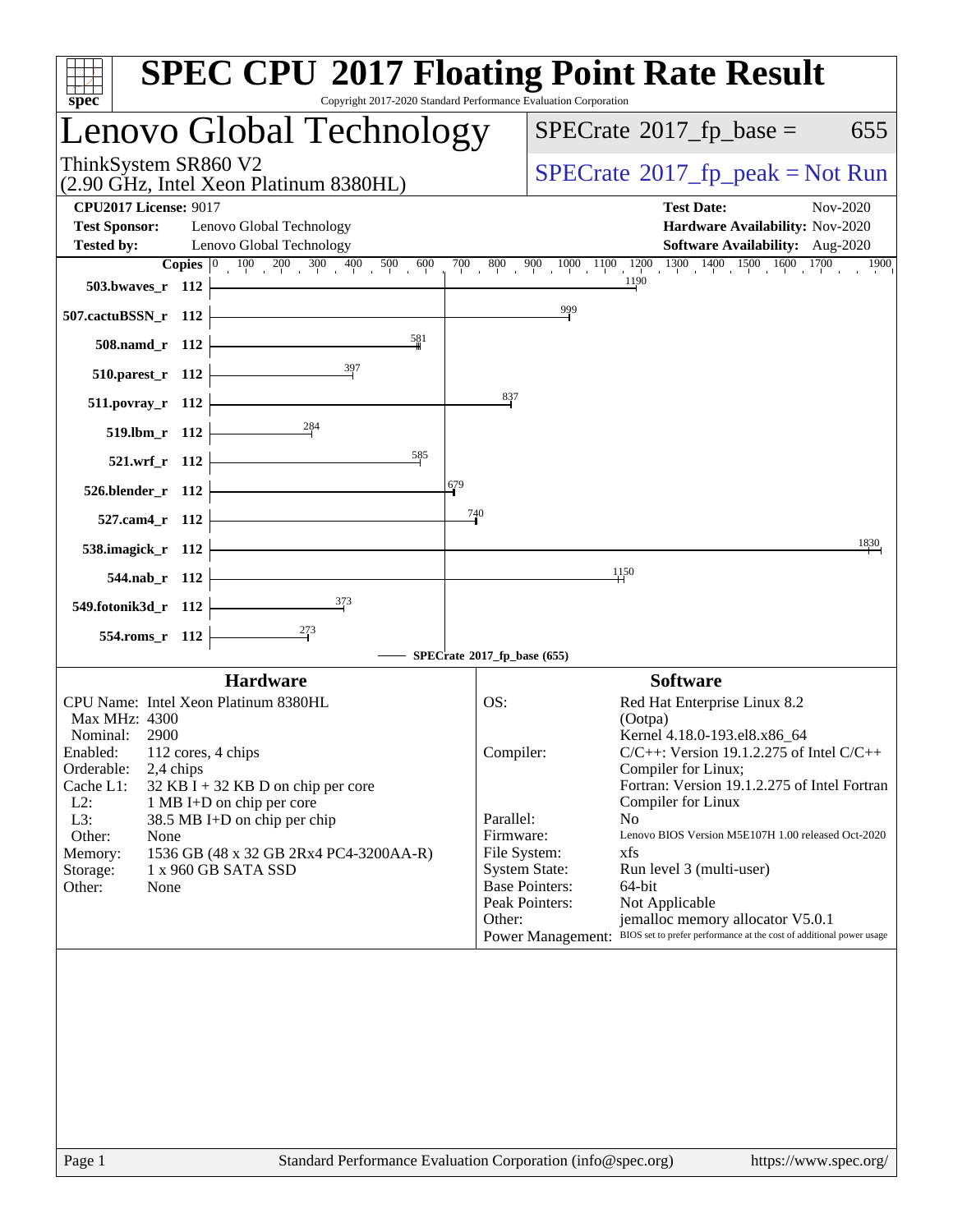

## enovo Global Technology

(2.90 GHz, Intel Xeon Platinum 8380HL)

 $SPECTate$ <sup>®</sup>[2017\\_fp\\_base =](http://www.spec.org/auto/cpu2017/Docs/result-fields.html#SPECrate2017fpbase) 655

### ThinkSystem SR860 V2<br>  $\begin{array}{c}\n\text{SPECrate} \textcirc 2017\_fp\_peak = Not Run \\
\text{SPECrate} \textcirc 2017\_fp\_peak = Not Run\n\end{array}$  $\begin{array}{c}\n\text{SPECrate} \textcirc 2017\_fp\_peak = Not Run \\
\text{SPECrate} \textcirc 2017\_fp\_peak = Not Run\n\end{array}$  $\begin{array}{c}\n\text{SPECrate} \textcirc 2017\_fp\_peak = Not Run \\
\text{SPECrate} \textcirc 2017\_fp\_peak = Not Run\n\end{array}$

**[CPU2017 License:](http://www.spec.org/auto/cpu2017/Docs/result-fields.html#CPU2017License)** 9017 **[Test Date:](http://www.spec.org/auto/cpu2017/Docs/result-fields.html#TestDate)** Nov-2020

**[Test Sponsor:](http://www.spec.org/auto/cpu2017/Docs/result-fields.html#TestSponsor)** Lenovo Global Technology **[Hardware Availability:](http://www.spec.org/auto/cpu2017/Docs/result-fields.html#HardwareAvailability)** Nov-2020

**[Tested by:](http://www.spec.org/auto/cpu2017/Docs/result-fields.html#Testedby)** Lenovo Global Technology **[Software Availability:](http://www.spec.org/auto/cpu2017/Docs/result-fields.html#SoftwareAvailability)** Aug-2020

### **[Results Table](http://www.spec.org/auto/cpu2017/Docs/result-fields.html#ResultsTable)**

|                                                    | <b>Base</b>   |                |       |                |            | <b>Peak</b>    |             |               |                |              |                |              |                |              |
|----------------------------------------------------|---------------|----------------|-------|----------------|------------|----------------|-------------|---------------|----------------|--------------|----------------|--------------|----------------|--------------|
| <b>Benchmark</b>                                   | <b>Copies</b> | <b>Seconds</b> | Ratio | <b>Seconds</b> | Ratio      | <b>Seconds</b> | Ratio       | <b>Copies</b> | <b>Seconds</b> | <b>Ratio</b> | <b>Seconds</b> | <b>Ratio</b> | <b>Seconds</b> | <b>Ratio</b> |
| 503.bwayes r                                       | 112           | 947            | 1190  | 947            | 1190       | 947            | <b>1190</b> |               |                |              |                |              |                |              |
| 507.cactuBSSN r                                    | 112           | 142            | 998   | <u>142</u>     | <u>999</u> | 142            | 1000        |               |                |              |                |              |                |              |
| $508$ .namd $r$                                    | 112           | 182            | 585   | 185            | 577        | 183            | 581         |               |                |              |                |              |                |              |
| 510.parest_r                                       | 112           | 738            | 397   | 738            | 397        | 739            | 397         |               |                |              |                |              |                |              |
| 511.povray_r                                       | 112           | 312            | 837   | 311            | 840        | 312            | 837         |               |                |              |                |              |                |              |
| 519.lbm r                                          | 112           | 417            | 283   | 416            | 284        | 416            | 284         |               |                |              |                |              |                |              |
| $521$ .wrf r                                       | 112           | 429            | 585   | 429            | 585        | 428            | 586         |               |                |              |                |              |                |              |
| 526.blender r                                      | 112           | 251            | 679   | 251            | 681        | 252            | 677         |               |                |              |                |              |                |              |
| 527.cam4_r                                         | 112           | 265            | 739   | 264            | 742        | 265            | 740         |               |                |              |                |              |                |              |
| 538.imagick_r                                      | 112           | 152            | 1830  | 152            | 1830       | 149            | 1870        |               |                |              |                |              |                |              |
| 544.nab r                                          | 112           | 164            | 1150  | 164            | 1150       | 166            | 1140        |               |                |              |                |              |                |              |
| 549.fotonik3d_r                                    | 112           | 1171           | 373   | 1169           | 373        | 1170           | 373         |               |                |              |                |              |                |              |
| $554$ .roms_r                                      | 112           | 652            | 273   | 654            | 272        | 648            | 275         |               |                |              |                |              |                |              |
| $SPECrate*2017_fp\_base =$<br>655                  |               |                |       |                |            |                |             |               |                |              |                |              |                |              |
| $SPECrate^{\circ}2017$ fp peak =<br><b>Not Run</b> |               |                |       |                |            |                |             |               |                |              |                |              |                |              |

Results appear in the [order in which they were run](http://www.spec.org/auto/cpu2017/Docs/result-fields.html#RunOrder). Bold underlined text [indicates a median measurement.](http://www.spec.org/auto/cpu2017/Docs/result-fields.html#Median)

#### **[Submit Notes](http://www.spec.org/auto/cpu2017/Docs/result-fields.html#SubmitNotes)**

 The numactl mechanism was used to bind copies to processors. The config file option 'submit' was used to generate numactl commands to bind each copy to a specific processor. For details, please see the config file.

### **[Operating System Notes](http://www.spec.org/auto/cpu2017/Docs/result-fields.html#OperatingSystemNotes)**

Stack size set to unlimited using "ulimit -s unlimited"

### **[Environment Variables Notes](http://www.spec.org/auto/cpu2017/Docs/result-fields.html#EnvironmentVariablesNotes)**

Environment variables set by runcpu before the start of the run: LD\_LIBRARY\_PATH = "/home/cpu2017-1.1.0-ic19.1u2/lib/intel64:/home/cpu2017-1.1.0-ic19.1u2/j e5.0.1-64" MALLOC\_CONF = "retain:true"

### **[General Notes](http://www.spec.org/auto/cpu2017/Docs/result-fields.html#GeneralNotes)**

 Binaries compiled on a system with 1x Intel Core i9-7980XE CPU + 64GB RAM memory using Redhat Enterprise Linux 8.0 Transparent Huge Pages enabled by default

#### **(Continued on next page)**

Page 2 Standard Performance Evaluation Corporation [\(info@spec.org\)](mailto:info@spec.org) <https://www.spec.org/>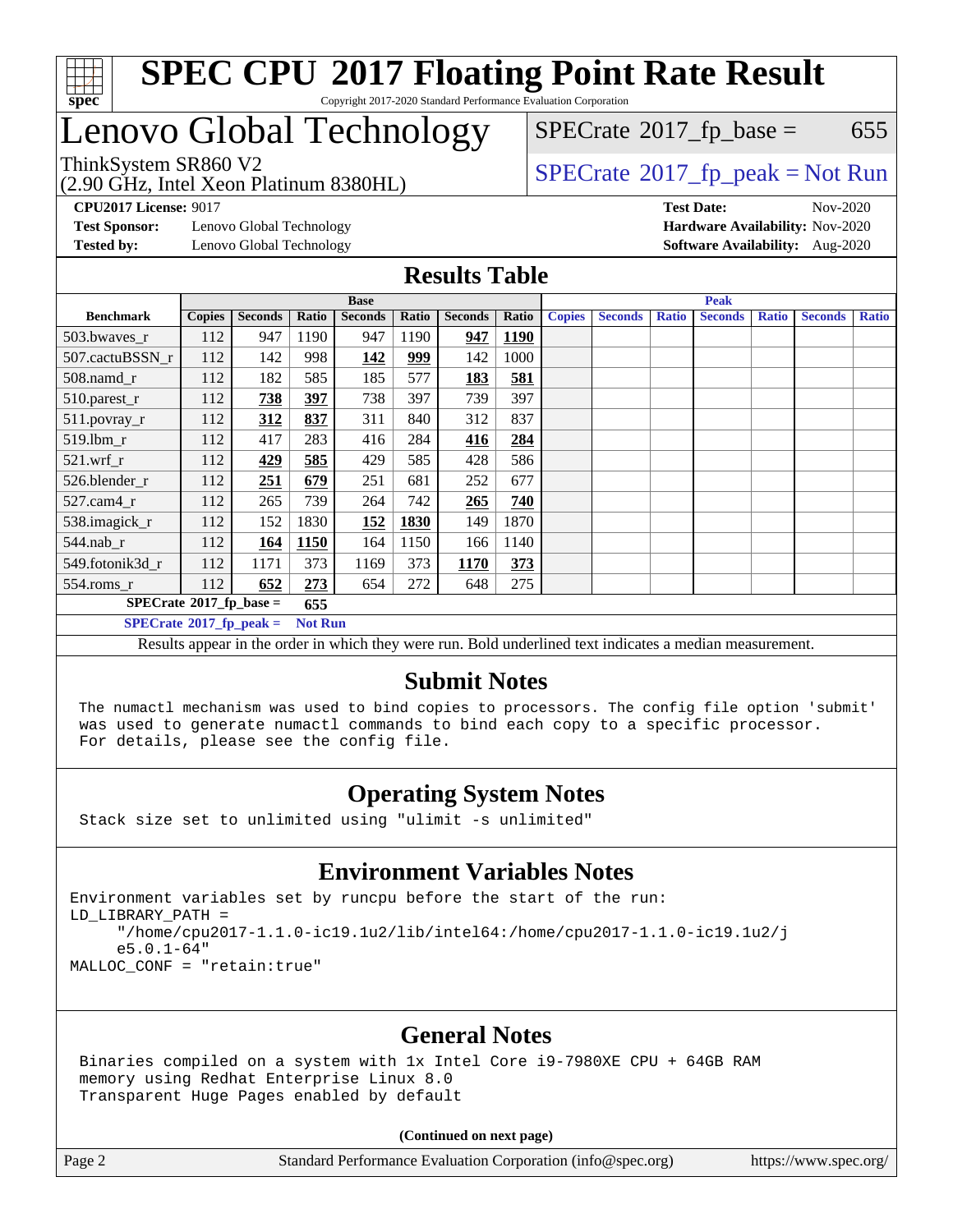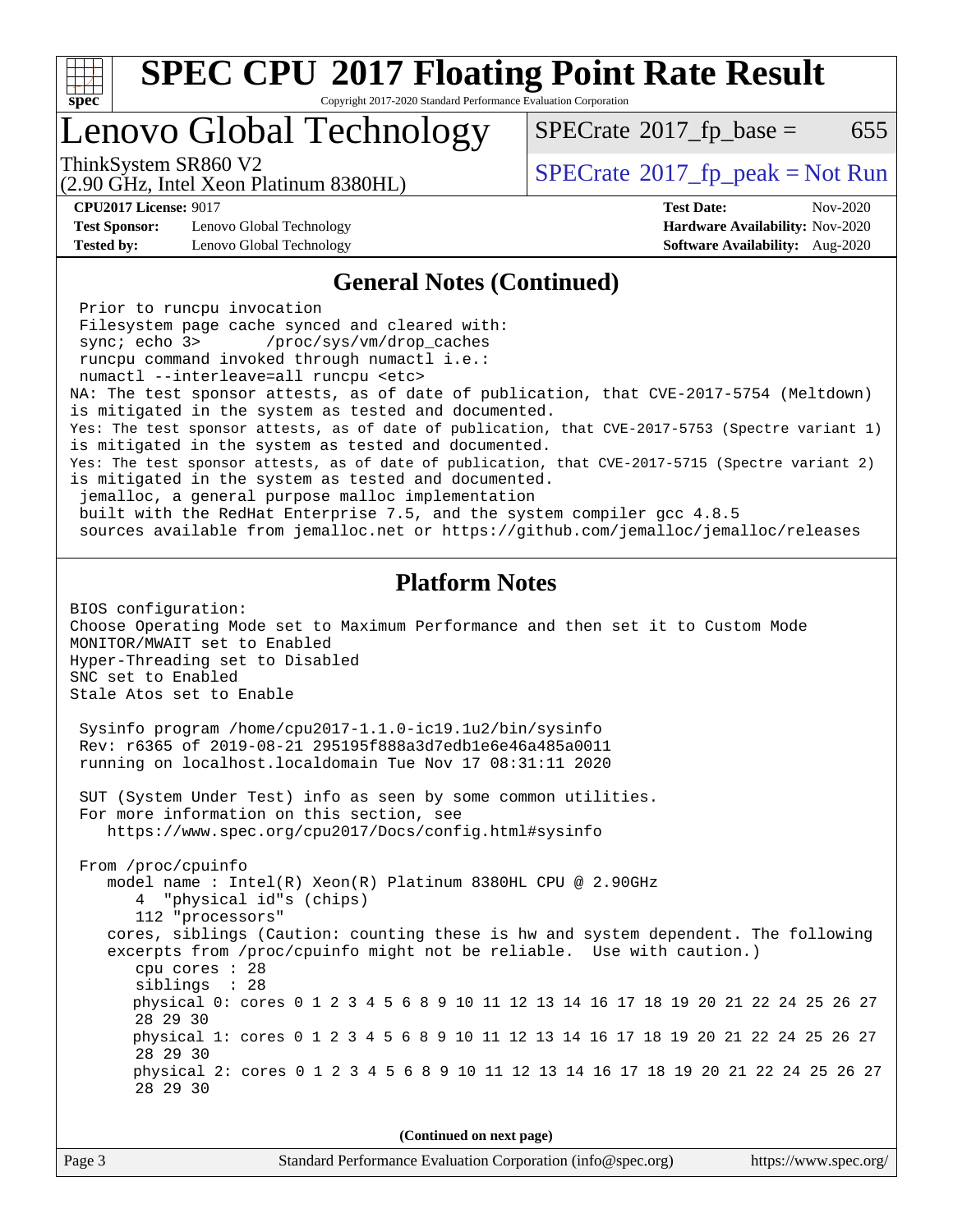

# **[SPEC CPU](http://www.spec.org/auto/cpu2017/Docs/result-fields.html#SPECCPU2017FloatingPointRateResult)[2017 Floating Point Rate Result](http://www.spec.org/auto/cpu2017/Docs/result-fields.html#SPECCPU2017FloatingPointRateResult)**

Copyright 2017-2020 Standard Performance Evaluation Corporation

## Lenovo Global Technology

 $SPECTate@2017_fp\_base = 655$ 

(2.90 GHz, Intel Xeon Platinum 8380HL)

ThinkSystem SR860 V2<br>  $(2.90 \text{ GHz. Intel Yoon Plutium } 8380 \text{H})$  [SPECrate](http://www.spec.org/auto/cpu2017/Docs/result-fields.html#SPECrate2017fppeak)®[2017\\_fp\\_peak = N](http://www.spec.org/auto/cpu2017/Docs/result-fields.html#SPECrate2017fppeak)ot Run

**[CPU2017 License:](http://www.spec.org/auto/cpu2017/Docs/result-fields.html#CPU2017License)** 9017 **[Test Date:](http://www.spec.org/auto/cpu2017/Docs/result-fields.html#TestDate)** Nov-2020

**[Test Sponsor:](http://www.spec.org/auto/cpu2017/Docs/result-fields.html#TestSponsor)** Lenovo Global Technology **[Hardware Availability:](http://www.spec.org/auto/cpu2017/Docs/result-fields.html#HardwareAvailability)** Nov-2020 **[Tested by:](http://www.spec.org/auto/cpu2017/Docs/result-fields.html#Testedby)** Lenovo Global Technology **[Software Availability:](http://www.spec.org/auto/cpu2017/Docs/result-fields.html#SoftwareAvailability)** Aug-2020

#### **[Platform Notes \(Continued\)](http://www.spec.org/auto/cpu2017/Docs/result-fields.html#PlatformNotes)**

 physical 3: cores 0 1 2 3 4 5 6 8 9 10 11 12 13 14 16 17 18 19 20 21 22 24 25 26 27 28 29 30

From lscpu:

| Architecture:                | x86_64                                                                               |
|------------------------------|--------------------------------------------------------------------------------------|
| $CPU$ op-mode $(s)$ :        | $32$ -bit, $64$ -bit                                                                 |
| Byte Order:                  | Little Endian                                                                        |
| CPU(s):                      | 112                                                                                  |
| On-line CPU(s) list: $0-111$ |                                                                                      |
| Thread(s) per core:          | $\mathbf{1}$                                                                         |
| Core(s) per socket:          | 28                                                                                   |
| Socket(s):                   | 4                                                                                    |
| NUMA node(s):                | 8                                                                                    |
| Vendor ID:                   | GenuineIntel                                                                         |
| CPU family:                  | 6                                                                                    |
| Model:                       | 85                                                                                   |
| Model name:                  | $Intel(R) Xeon(R) Platinum 8380HL CPU @ 2.90GHz$                                     |
| Stepping:                    | 11                                                                                   |
| CPU MHz:                     | 2098.971                                                                             |
| CPU max MHz:                 | 4300.0000                                                                            |
| CPU min MHz:                 | 1000.0000                                                                            |
| BogoMIPS:                    | 5800.00                                                                              |
| Virtualization:              | $VT - x$                                                                             |
| L1d cache:                   | 32K                                                                                  |
| Lli cache:                   | 32K                                                                                  |
| $L2$ cache:                  | 1024K                                                                                |
| L3 cache:                    | 39424K                                                                               |
| NUMA node0 CPU(s):           | $0-3, 7-9, 14-17, 21-23$                                                             |
| NUMA nodel CPU(s):           | $4-6$ , $10-13$ , $18-20$ , $24-27$                                                  |
| NUMA node2 CPU(s):           | $28 - 31, 35 - 37, 42 - 45, 49 - 51$                                                 |
| NUMA node3 CPU(s):           | $32 - 34, 38 - 41, 46 - 48, 52 - 55$                                                 |
| NUMA $node4$ $CPU(s)$ :      | $56 - 59, 63 - 65, 70 - 73, 77 - 79$                                                 |
| NUMA $node5$ CPU $(s)$ :     | $60 - 62, 66 - 69, 74 - 76, 80 - 83$                                                 |
| NUMA node6 CPU(s):           | 84-87, 91-93, 98-101, 105-107                                                        |
| NUMA $node7$ CPU $(s)$ :     | 88-90, 94-97, 102-104, 108-111                                                       |
| Flaqs:                       | fpu vme de pse tsc msr pae mce cx8 apic sep mtrr pge mca cmov                        |
|                              | pat pse36 clflush dts acpi mmx fxsr sse sse2 ss ht tm pbe syscall nx pdpelgb rdtscp  |
|                              | lm constant_tsc art arch_perfmon pebs bts rep_good nopl xtopology nonstop_tsc cpuid  |
|                              | aperfmperf pni pclmulqdq dtes64 monitor ds_cpl vmx smx est tm2 ssse3 sdbg fma cx16   |
|                              | xtpr pdcm pcid dca sse4_1 sse4_2 x2apic movbe popcnt tsc_deadline_timer aes xsave    |
|                              | avx f16c rdrand lahf_lm abm 3dnowprefetch cpuid_fault epb cat_13 cdp_13              |
|                              | invpcid_single intel_ppin ssbd mba ibrs ibpb stibp ibrs_enhanced tpr_shadow vnmi     |
|                              | flexpriority ept vpid fsgsbase tsc_adjust bmil hle avx2 smep bmi2 erms invpcid rtm   |
|                              | cqm mpx rdt_a avx512f avx512dq rdseed adx smap clflushopt clwb intel_pt avx512cd     |
|                              | avx512bw avx512vl xsaveopt xsavec xgetbvl xsaves cqm_llc cqm_occup_llc cqm_mbm_total |
|                              | cqm_mbm_local avx512_bf16 dtherm ida arat pln pts pku ospke avx512_vnni md_clear     |
| flush_11d arch_capabilities  |                                                                                      |
|                              |                                                                                      |
|                              | (Continued on next page)                                                             |
|                              |                                                                                      |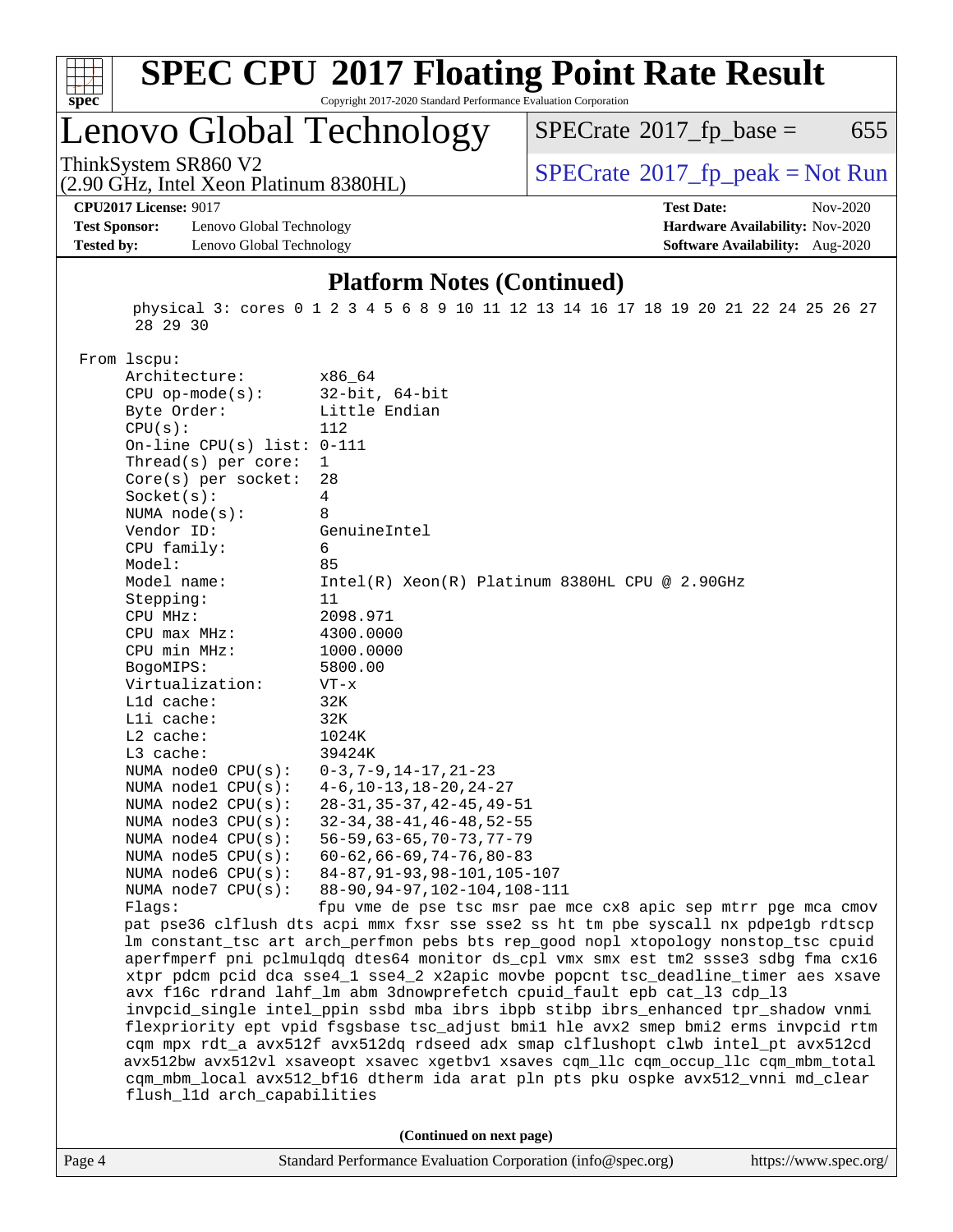

## Lenovo Global Technology

 $SPECTate@2017_fp\_base = 655$ 

(2.90 GHz, Intel Xeon Platinum 8380HL)

**[Test Sponsor:](http://www.spec.org/auto/cpu2017/Docs/result-fields.html#TestSponsor)** Lenovo Global Technology **[Hardware Availability:](http://www.spec.org/auto/cpu2017/Docs/result-fields.html#HardwareAvailability)** Nov-2020 **[Tested by:](http://www.spec.org/auto/cpu2017/Docs/result-fields.html#Testedby)** Lenovo Global Technology **[Software Availability:](http://www.spec.org/auto/cpu2017/Docs/result-fields.html#SoftwareAvailability)** Aug-2020

ThinkSystem SR860 V2<br>(2.90 GHz, Intel Xeon Platinum 8380HI)  $\vert$  [SPECrate](http://www.spec.org/auto/cpu2017/Docs/result-fields.html#SPECrate2017fppeak)®[2017\\_fp\\_peak = N](http://www.spec.org/auto/cpu2017/Docs/result-fields.html#SPECrate2017fppeak)ot Run

**[CPU2017 License:](http://www.spec.org/auto/cpu2017/Docs/result-fields.html#CPU2017License)** 9017 **[Test Date:](http://www.spec.org/auto/cpu2017/Docs/result-fields.html#TestDate)** Nov-2020

### **[Platform Notes \(Continued\)](http://www.spec.org/auto/cpu2017/Docs/result-fields.html#PlatformNotes)**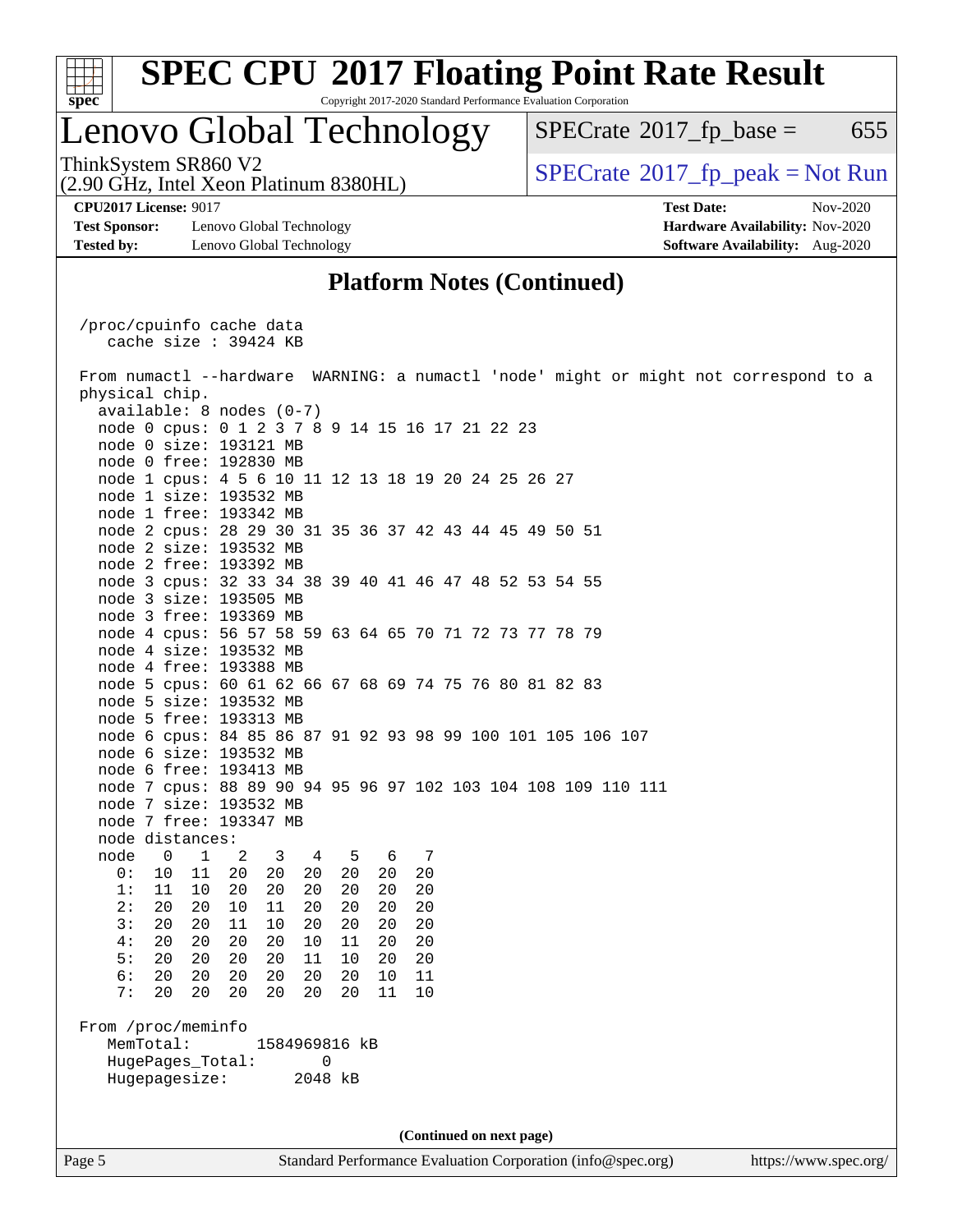

# **[SPEC CPU](http://www.spec.org/auto/cpu2017/Docs/result-fields.html#SPECCPU2017FloatingPointRateResult)[2017 Floating Point Rate Result](http://www.spec.org/auto/cpu2017/Docs/result-fields.html#SPECCPU2017FloatingPointRateResult)**

Copyright 2017-2020 Standard Performance Evaluation Corporation

Lenovo Global Technology

 $SPECTate@2017_fp\_base = 655$ 

(2.90 GHz, Intel Xeon Platinum 8380HL)

ThinkSystem SR860 V2<br>(2.90 GHz, Intel Xeon Platinum 8380HI) [SPECrate](http://www.spec.org/auto/cpu2017/Docs/result-fields.html#SPECrate2017fppeak)®[2017\\_fp\\_peak = N](http://www.spec.org/auto/cpu2017/Docs/result-fields.html#SPECrate2017fppeak)ot Run

**[Test Sponsor:](http://www.spec.org/auto/cpu2017/Docs/result-fields.html#TestSponsor)** Lenovo Global Technology **[Hardware Availability:](http://www.spec.org/auto/cpu2017/Docs/result-fields.html#HardwareAvailability)** Nov-2020 **[Tested by:](http://www.spec.org/auto/cpu2017/Docs/result-fields.html#Testedby)** Lenovo Global Technology **[Software Availability:](http://www.spec.org/auto/cpu2017/Docs/result-fields.html#SoftwareAvailability)** Aug-2020

**[CPU2017 License:](http://www.spec.org/auto/cpu2017/Docs/result-fields.html#CPU2017License)** 9017 **[Test Date:](http://www.spec.org/auto/cpu2017/Docs/result-fields.html#TestDate)** Nov-2020

### **[Platform Notes \(Continued\)](http://www.spec.org/auto/cpu2017/Docs/result-fields.html#PlatformNotes)**

| From /etc/*release* /etc/*version*<br>os-release:                         |                                                                                         |
|---------------------------------------------------------------------------|-----------------------------------------------------------------------------------------|
| NAME="Red Hat Enterprise Linux"                                           |                                                                                         |
| VERSION="8.2 (Ootpa)"                                                     |                                                                                         |
| ID="rhel"                                                                 |                                                                                         |
| ID_LIKE="fedora"                                                          |                                                                                         |
| VERSION ID="8.2"<br>PLATFORM_ID="platform:el8"                            |                                                                                         |
| PRETTY_NAME="Red Hat Enterprise Linux 8.2 (Ootpa)"                        |                                                                                         |
| ANSI COLOR="0;31"                                                         |                                                                                         |
| redhat-release: Red Hat Enterprise Linux release 8.2 (Ootpa)              |                                                                                         |
| system-release: Red Hat Enterprise Linux release 8.2 (Ootpa)              |                                                                                         |
| system-release-cpe: cpe:/o:redhat:enterprise_linux:8.2:ga                 |                                                                                         |
| uname $-a$ :                                                              |                                                                                         |
|                                                                           | Linux localhost.localdomain 4.18.0-193.el8.x86_64 #1 SMP Fri Mar 27 14:35:58 UTC 2020   |
| x86_64 x86_64 x86_64 GNU/Linux                                            |                                                                                         |
| Kernel self-reported vulnerability status:                                |                                                                                         |
|                                                                           |                                                                                         |
| itlb_multihit:                                                            | Not affected                                                                            |
| $CVE-2018-3620$ (L1 Terminal Fault):<br>Microarchitectural Data Sampling: | Not affected<br>Not affected                                                            |
| CVE-2017-5754 (Meltdown):                                                 | Not affected                                                                            |
|                                                                           | CVE-2018-3639 (Speculative Store Bypass): Mitigation: Speculative Store Bypass disabled |
|                                                                           | via prctl and seccomp                                                                   |
| $CVE-2017-5753$ (Spectre variant 1):                                      | Mitigation: usercopy/swapgs barriers and __user<br>pointer sanitization                 |
| $CVE-2017-5715$ (Spectre variant 2):                                      | Mitigation: Enhanced IBRS, IBPB: conditional,                                           |
|                                                                           | RSB filling                                                                             |
| tsx_async_abort:                                                          | Not affected                                                                            |
| run-level 3 Nov 17 08:26                                                  |                                                                                         |
| SPEC is set to: /home/cpu2017-1.1.0-ic19.1u2                              |                                                                                         |
| Filesystem Type Size Used Avail Use% Mounted on                           |                                                                                         |
| $/\text{dev/sda4}$<br>xfs 839G 22G 818G 3% / home                         |                                                                                         |
| From /sys/devices/virtual/dmi/id                                          |                                                                                         |
| Lenovo M5E107H-1.00 10/18/2020<br>BIOS:                                   |                                                                                         |
| Vendor: Lenovo                                                            |                                                                                         |
| Product: ThinkSystem SR860 V2                                             |                                                                                         |
| Product Family: ThinkSystem                                               |                                                                                         |
| Serial: none                                                              |                                                                                         |
|                                                                           | Additional information from dmidecode follows. WARNING: Use caution when you interpret  |
|                                                                           | this section. The 'dmidecode' program reads system data which is "intended to allow     |
|                                                                           | (Continued on next page)                                                                |
| Page 6                                                                    | Standard Performance Evaluation Corporation (info@spec.org)<br>https://www.spec.org/    |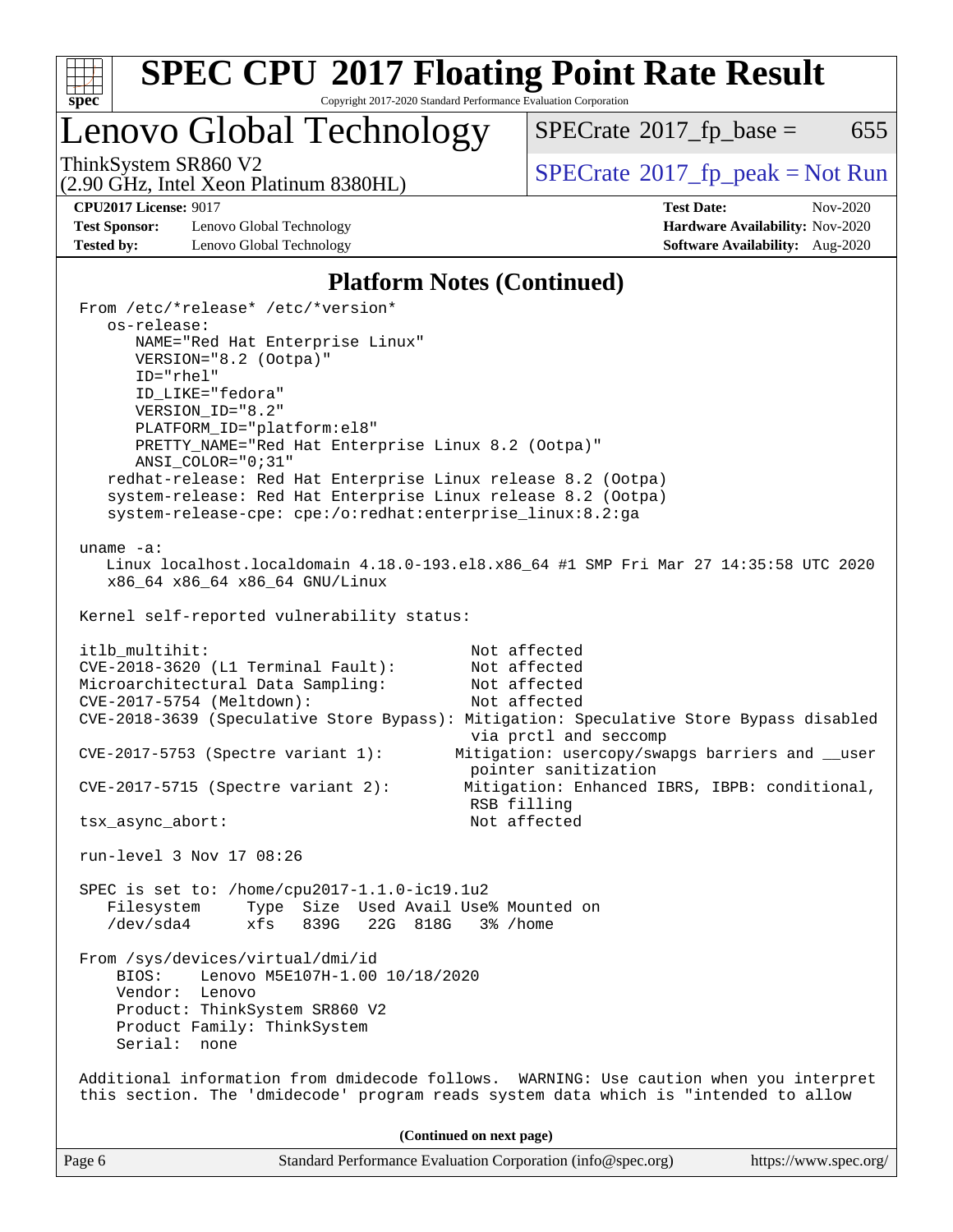

## Lenovo Global Technology

 $SPECTate$ <sup>®</sup>[2017\\_fp\\_base =](http://www.spec.org/auto/cpu2017/Docs/result-fields.html#SPECrate2017fpbase) 655

(2.90 GHz, Intel Xeon Platinum 8380HL)

ThinkSystem SR860 V2<br>  $\begin{array}{c} \text{SPECTR} \\ \text{SPECTR} \\ \text{SPECTR} \end{array}$  [SPECrate](http://www.spec.org/auto/cpu2017/Docs/result-fields.html#SPECrate2017fppeak)®[2017\\_fp\\_peak = N](http://www.spec.org/auto/cpu2017/Docs/result-fields.html#SPECrate2017fppeak)ot Run

**[Test Sponsor:](http://www.spec.org/auto/cpu2017/Docs/result-fields.html#TestSponsor)** Lenovo Global Technology **[Hardware Availability:](http://www.spec.org/auto/cpu2017/Docs/result-fields.html#HardwareAvailability)** Nov-2020 **[Tested by:](http://www.spec.org/auto/cpu2017/Docs/result-fields.html#Testedby)** Lenovo Global Technology **[Software Availability:](http://www.spec.org/auto/cpu2017/Docs/result-fields.html#SoftwareAvailability)** Aug-2020

**[CPU2017 License:](http://www.spec.org/auto/cpu2017/Docs/result-fields.html#CPU2017License)** 9017 **[Test Date:](http://www.spec.org/auto/cpu2017/Docs/result-fields.html#TestDate)** Nov-2020

### **[Platform Notes \(Continued\)](http://www.spec.org/auto/cpu2017/Docs/result-fields.html#PlatformNotes)**

 hardware to be accurately determined", but the intent may not be met, as there are frequent changes to hardware, firmware, and the "DMTF SMBIOS" standard. Memory:

48x Samsung M393A4K40DB3-CWE 32 GB 2 rank 3200

(End of data from sysinfo program)

### **[Compiler Version Notes](http://www.spec.org/auto/cpu2017/Docs/result-fields.html#CompilerVersionNotes)**

============================================================================== C  $| 519.1bm_r(base) 538.imagick_r(base) 544.nab_r(base)$ ------------------------------------------------------------------------------ Intel(R) C Compiler for applications running on  $Intel(R) 64$ , Version 19.1.2.275 Build 20200604 Copyright (C) 1985-2020 Intel Corporation. All rights reserved. ------------------------------------------------------------------------------ ==============================================================================  $C++$  | 508.namd\_r(base) 510.parest\_r(base) ------------------------------------------------------------------------------ Intel(R) C++ Compiler for applications running on Intel(R) 64, Version 19.1.2.275 Build 20200604 Copyright (C) 1985-2020 Intel Corporation. All rights reserved. ------------------------------------------------------------------------------ ==============================================================================  $C++$ ,  $C$  | 511.povray\_r(base) 526.blender\_r(base) ------------------------------------------------------------------------------ Intel(R) C++ Compiler for applications running on Intel(R) 64, Version 19.1.2.275 Build 20200604 Copyright (C) 1985-2020 Intel Corporation. All rights reserved. Intel(R) C Compiler for applications running on Intel(R) 64, Version 19.1.2.275 Build 20200604 Copyright (C) 1985-2020 Intel Corporation. All rights reserved. ------------------------------------------------------------------------------ ============================================================================== C++, C, Fortran | 507.cactuBSSN\_r(base) ------------------------------------------------------------------------------ Intel(R) C++ Compiler for applications running on Intel(R) 64, Version 19.1.2.275 Build 20200604 Copyright (C) 1985-2020 Intel Corporation. All rights reserved. Intel(R) C Compiler for applications running on Intel(R) 64, Version 19.1.2.275 Build 20200604 Copyright (C) 1985-2020 Intel Corporation. All rights reserved. Intel(R) Fortran Intel(R) 64 Compiler for applications running on Intel(R) **(Continued on next page)**

| Page 7 | Standard Performance Evaluation Corporation (info@spec.org) | https://www.spec.org/ |
|--------|-------------------------------------------------------------|-----------------------|
|--------|-------------------------------------------------------------|-----------------------|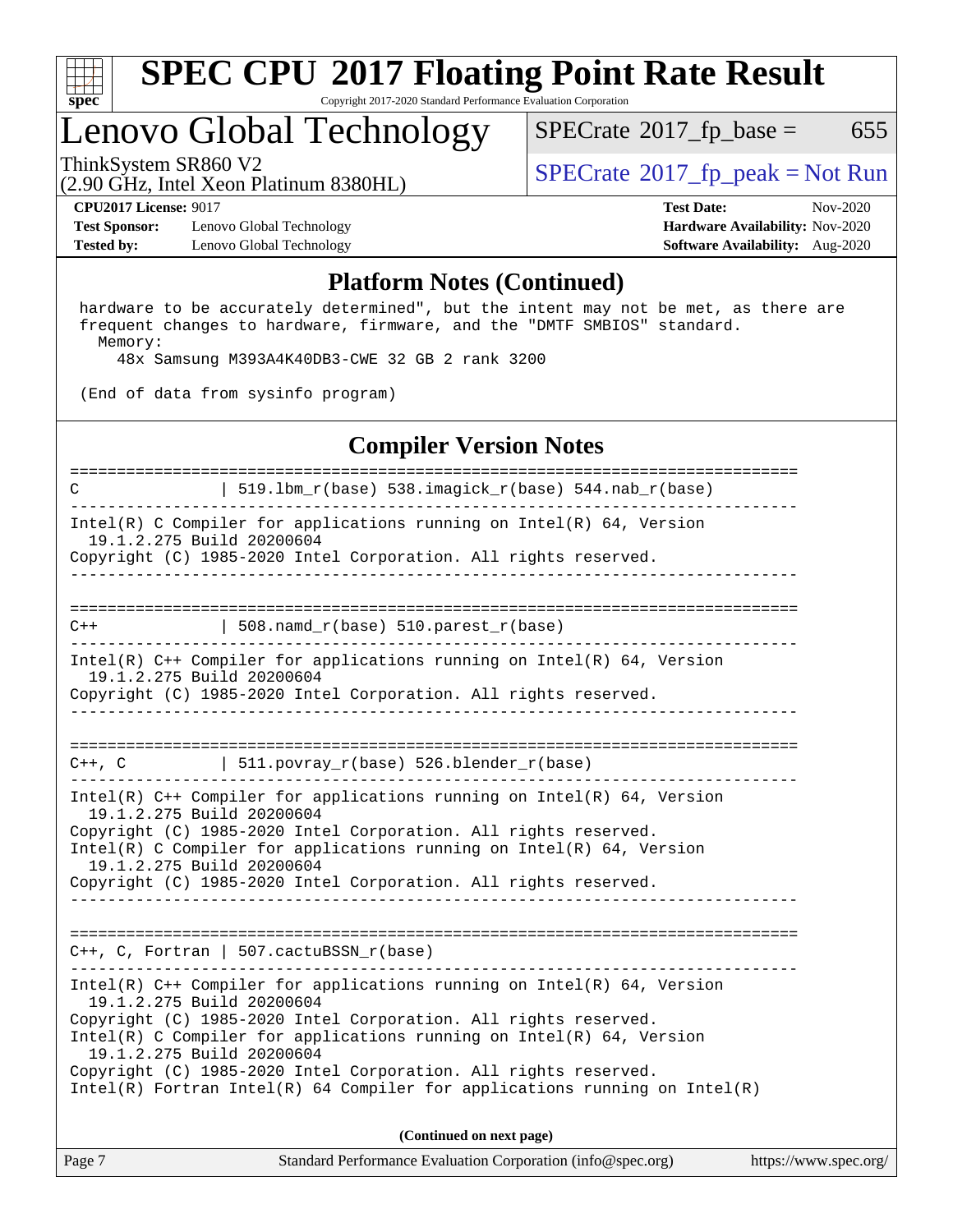

# **[SPEC CPU](http://www.spec.org/auto/cpu2017/Docs/result-fields.html#SPECCPU2017FloatingPointRateResult)[2017 Floating Point Rate Result](http://www.spec.org/auto/cpu2017/Docs/result-fields.html#SPECCPU2017FloatingPointRateResult)**

Copyright 2017-2020 Standard Performance Evaluation Corporation

## Lenovo Global Technology

 $SPECTate@2017_fp\_base = 655$ 

(2.90 GHz, Intel Xeon Platinum 8380HL)

ThinkSystem SR860 V2<br>  $\begin{array}{c}\n\text{SPECrate} \textcirc 2017\_fp\_peak = Not Run \\
\text{SPECrate} \textcirc 2017\_fp\_peak = Not Run\n\end{array}$  $\begin{array}{c}\n\text{SPECrate} \textcirc 2017\_fp\_peak = Not Run \\
\text{SPECrate} \textcirc 2017\_fp\_peak = Not Run\n\end{array}$  $\begin{array}{c}\n\text{SPECrate} \textcirc 2017\_fp\_peak = Not Run \\
\text{SPECrate} \textcirc 2017\_fp\_peak = Not Run\n\end{array}$ 

**[Test Sponsor:](http://www.spec.org/auto/cpu2017/Docs/result-fields.html#TestSponsor)** Lenovo Global Technology **[Hardware Availability:](http://www.spec.org/auto/cpu2017/Docs/result-fields.html#HardwareAvailability)** Nov-2020 **[Tested by:](http://www.spec.org/auto/cpu2017/Docs/result-fields.html#Testedby)** Lenovo Global Technology **[Software Availability:](http://www.spec.org/auto/cpu2017/Docs/result-fields.html#SoftwareAvailability)** Aug-2020

**[CPU2017 License:](http://www.spec.org/auto/cpu2017/Docs/result-fields.html#CPU2017License)** 9017 **[Test Date:](http://www.spec.org/auto/cpu2017/Docs/result-fields.html#TestDate)** Nov-2020

### **[Compiler Version Notes \(Continued\)](http://www.spec.org/auto/cpu2017/Docs/result-fields.html#CompilerVersionNotes)**

| 64, Version 19.1.2.275 Build 20200623<br>Copyright (C) 1985-2020 Intel Corporation. All rights reserved.                                                                                                                                                                                                                                                          |  |  |  |  |  |
|-------------------------------------------------------------------------------------------------------------------------------------------------------------------------------------------------------------------------------------------------------------------------------------------------------------------------------------------------------------------|--|--|--|--|--|
|                                                                                                                                                                                                                                                                                                                                                                   |  |  |  |  |  |
| Fortran   503.bwaves_r(base) 549.fotonik3d_r(base) 554.roms_r(base)                                                                                                                                                                                                                                                                                               |  |  |  |  |  |
| Intel(R) Fortran Intel(R) 64 Compiler for applications running on Intel(R)<br>64, Version 19.1.2.275 Build 20200623<br>Copyright (C) 1985-2020 Intel Corporation. All rights reserved.                                                                                                                                                                            |  |  |  |  |  |
| Fortran, $C$   521.wrf_r(base) 527.cam4_r(base)                                                                                                                                                                                                                                                                                                                   |  |  |  |  |  |
| Intel(R) Fortran Intel(R) 64 Compiler for applications running on Intel(R)<br>64, Version 19.1.2.275 Build 20200623<br>Copyright (C) 1985-2020 Intel Corporation. All rights reserved.<br>Intel(R) C Compiler for applications running on Intel(R) $64$ , Version<br>19.1.2.275 Build 20200604<br>Copyright (C) 1985-2020 Intel Corporation. All rights reserved. |  |  |  |  |  |

### **[Base Compiler Invocation](http://www.spec.org/auto/cpu2017/Docs/result-fields.html#BaseCompilerInvocation)**

[C benchmarks](http://www.spec.org/auto/cpu2017/Docs/result-fields.html#Cbenchmarks): [icc](http://www.spec.org/cpu2017/results/res2020q4/cpu2017-20201123-24483.flags.html#user_CCbase_intel_icc_66fc1ee009f7361af1fbd72ca7dcefbb700085f36577c54f309893dd4ec40d12360134090235512931783d35fd58c0460139e722d5067c5574d8eaf2b3e37e92)

[C++ benchmarks:](http://www.spec.org/auto/cpu2017/Docs/result-fields.html#CXXbenchmarks) [icpc](http://www.spec.org/cpu2017/results/res2020q4/cpu2017-20201123-24483.flags.html#user_CXXbase_intel_icpc_c510b6838c7f56d33e37e94d029a35b4a7bccf4766a728ee175e80a419847e808290a9b78be685c44ab727ea267ec2f070ec5dc83b407c0218cded6866a35d07)

[Fortran benchmarks](http://www.spec.org/auto/cpu2017/Docs/result-fields.html#Fortranbenchmarks): [ifort](http://www.spec.org/cpu2017/results/res2020q4/cpu2017-20201123-24483.flags.html#user_FCbase_intel_ifort_8111460550e3ca792625aed983ce982f94888b8b503583aa7ba2b8303487b4d8a21a13e7191a45c5fd58ff318f48f9492884d4413fa793fd88dd292cad7027ca)

[Benchmarks using both Fortran and C](http://www.spec.org/auto/cpu2017/Docs/result-fields.html#BenchmarksusingbothFortranandC): [ifort](http://www.spec.org/cpu2017/results/res2020q4/cpu2017-20201123-24483.flags.html#user_CC_FCbase_intel_ifort_8111460550e3ca792625aed983ce982f94888b8b503583aa7ba2b8303487b4d8a21a13e7191a45c5fd58ff318f48f9492884d4413fa793fd88dd292cad7027ca) [icc](http://www.spec.org/cpu2017/results/res2020q4/cpu2017-20201123-24483.flags.html#user_CC_FCbase_intel_icc_66fc1ee009f7361af1fbd72ca7dcefbb700085f36577c54f309893dd4ec40d12360134090235512931783d35fd58c0460139e722d5067c5574d8eaf2b3e37e92)

[Benchmarks using both C and C++](http://www.spec.org/auto/cpu2017/Docs/result-fields.html#BenchmarksusingbothCandCXX): [icpc](http://www.spec.org/cpu2017/results/res2020q4/cpu2017-20201123-24483.flags.html#user_CC_CXXbase_intel_icpc_c510b6838c7f56d33e37e94d029a35b4a7bccf4766a728ee175e80a419847e808290a9b78be685c44ab727ea267ec2f070ec5dc83b407c0218cded6866a35d07) [icc](http://www.spec.org/cpu2017/results/res2020q4/cpu2017-20201123-24483.flags.html#user_CC_CXXbase_intel_icc_66fc1ee009f7361af1fbd72ca7dcefbb700085f36577c54f309893dd4ec40d12360134090235512931783d35fd58c0460139e722d5067c5574d8eaf2b3e37e92)

[Benchmarks using Fortran, C, and C++:](http://www.spec.org/auto/cpu2017/Docs/result-fields.html#BenchmarksusingFortranCandCXX) [icpc](http://www.spec.org/cpu2017/results/res2020q4/cpu2017-20201123-24483.flags.html#user_CC_CXX_FCbase_intel_icpc_c510b6838c7f56d33e37e94d029a35b4a7bccf4766a728ee175e80a419847e808290a9b78be685c44ab727ea267ec2f070ec5dc83b407c0218cded6866a35d07) [icc](http://www.spec.org/cpu2017/results/res2020q4/cpu2017-20201123-24483.flags.html#user_CC_CXX_FCbase_intel_icc_66fc1ee009f7361af1fbd72ca7dcefbb700085f36577c54f309893dd4ec40d12360134090235512931783d35fd58c0460139e722d5067c5574d8eaf2b3e37e92) [ifort](http://www.spec.org/cpu2017/results/res2020q4/cpu2017-20201123-24483.flags.html#user_CC_CXX_FCbase_intel_ifort_8111460550e3ca792625aed983ce982f94888b8b503583aa7ba2b8303487b4d8a21a13e7191a45c5fd58ff318f48f9492884d4413fa793fd88dd292cad7027ca)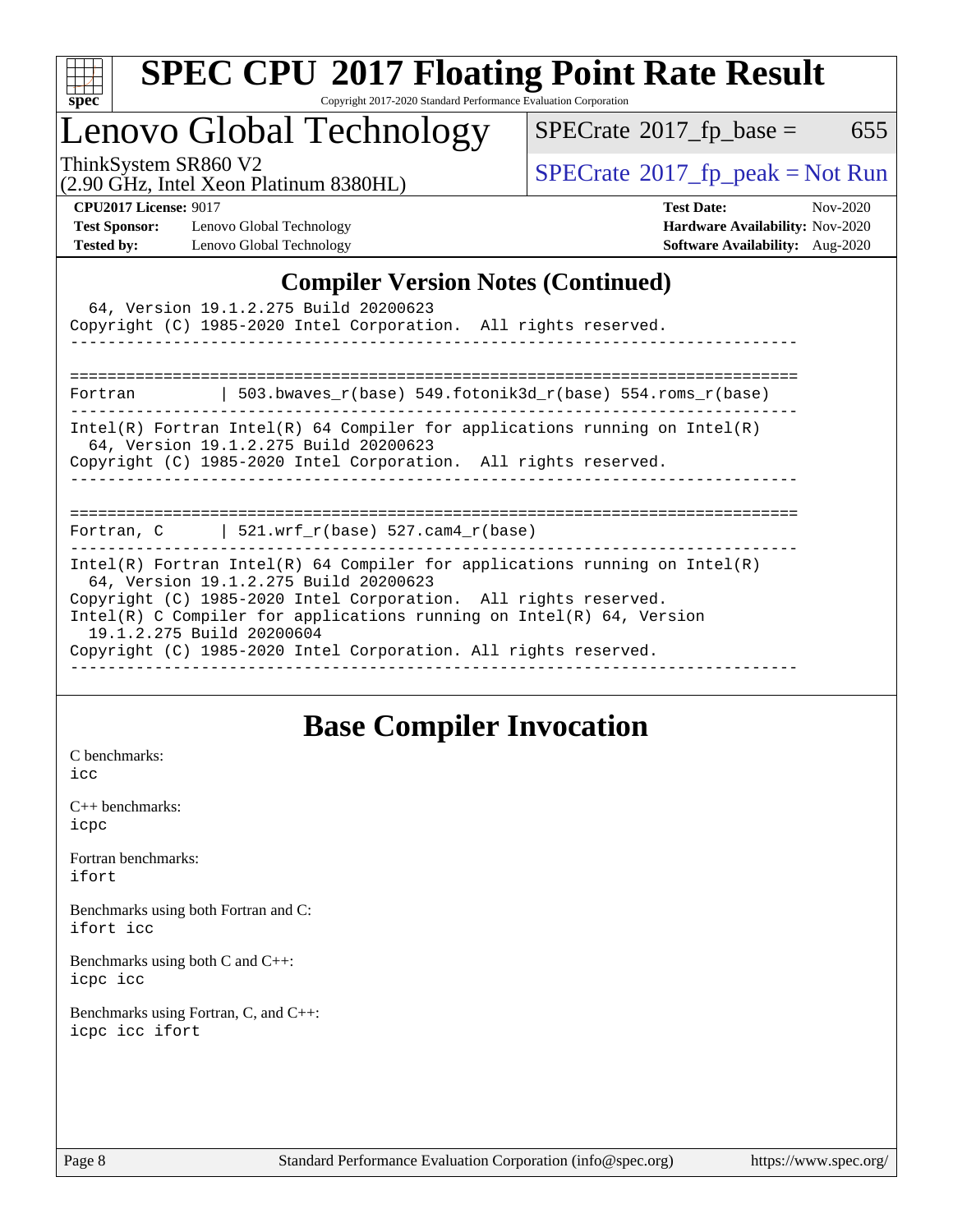

## Lenovo Global Technology

 $SPECTate$ <sup>®</sup>[2017\\_fp\\_base =](http://www.spec.org/auto/cpu2017/Docs/result-fields.html#SPECrate2017fpbase) 655

(2.90 GHz, Intel Xeon Platinum 8380HL) ThinkSystem SR860 V2<br>  $\begin{array}{c}\n\text{SPECrate} \textcirc 2017\_fp\_peak = Not Run \\
\text{SPECrate} \textcirc 2017\_fp\_peak = Not Run\n\end{array}$  $\begin{array}{c}\n\text{SPECrate} \textcirc 2017\_fp\_peak = Not Run \\
\text{SPECrate} \textcirc 2017\_fp\_peak = Not Run\n\end{array}$  $\begin{array}{c}\n\text{SPECrate} \textcirc 2017\_fp\_peak = Not Run \\
\text{SPECrate} \textcirc 2017\_fp\_peak = Not Run\n\end{array}$ 

**[Test Sponsor:](http://www.spec.org/auto/cpu2017/Docs/result-fields.html#TestSponsor)** Lenovo Global Technology **[Hardware Availability:](http://www.spec.org/auto/cpu2017/Docs/result-fields.html#HardwareAvailability)** Nov-2020 **[Tested by:](http://www.spec.org/auto/cpu2017/Docs/result-fields.html#Testedby)** Lenovo Global Technology **[Software Availability:](http://www.spec.org/auto/cpu2017/Docs/result-fields.html#SoftwareAvailability)** Aug-2020

**[CPU2017 License:](http://www.spec.org/auto/cpu2017/Docs/result-fields.html#CPU2017License)** 9017 **[Test Date:](http://www.spec.org/auto/cpu2017/Docs/result-fields.html#TestDate)** Nov-2020

### **[Base Portability Flags](http://www.spec.org/auto/cpu2017/Docs/result-fields.html#BasePortabilityFlags)**

 503.bwaves\_r: [-DSPEC\\_LP64](http://www.spec.org/cpu2017/results/res2020q4/cpu2017-20201123-24483.flags.html#suite_basePORTABILITY503_bwaves_r_DSPEC_LP64) 507.cactuBSSN\_r: [-DSPEC\\_LP64](http://www.spec.org/cpu2017/results/res2020q4/cpu2017-20201123-24483.flags.html#suite_basePORTABILITY507_cactuBSSN_r_DSPEC_LP64) 508.namd\_r: [-DSPEC\\_LP64](http://www.spec.org/cpu2017/results/res2020q4/cpu2017-20201123-24483.flags.html#suite_basePORTABILITY508_namd_r_DSPEC_LP64) 510.parest\_r: [-DSPEC\\_LP64](http://www.spec.org/cpu2017/results/res2020q4/cpu2017-20201123-24483.flags.html#suite_basePORTABILITY510_parest_r_DSPEC_LP64) 511.povray\_r: [-DSPEC\\_LP64](http://www.spec.org/cpu2017/results/res2020q4/cpu2017-20201123-24483.flags.html#suite_basePORTABILITY511_povray_r_DSPEC_LP64) 519.lbm\_r: [-DSPEC\\_LP64](http://www.spec.org/cpu2017/results/res2020q4/cpu2017-20201123-24483.flags.html#suite_basePORTABILITY519_lbm_r_DSPEC_LP64) 521.wrf\_r: [-DSPEC\\_LP64](http://www.spec.org/cpu2017/results/res2020q4/cpu2017-20201123-24483.flags.html#suite_basePORTABILITY521_wrf_r_DSPEC_LP64) [-DSPEC\\_CASE\\_FLAG](http://www.spec.org/cpu2017/results/res2020q4/cpu2017-20201123-24483.flags.html#b521.wrf_r_baseCPORTABILITY_DSPEC_CASE_FLAG) [-convert big\\_endian](http://www.spec.org/cpu2017/results/res2020q4/cpu2017-20201123-24483.flags.html#user_baseFPORTABILITY521_wrf_r_convert_big_endian_c3194028bc08c63ac5d04de18c48ce6d347e4e562e8892b8bdbdc0214820426deb8554edfa529a3fb25a586e65a3d812c835984020483e7e73212c4d31a38223) 526.blender\_r: [-DSPEC\\_LP64](http://www.spec.org/cpu2017/results/res2020q4/cpu2017-20201123-24483.flags.html#suite_basePORTABILITY526_blender_r_DSPEC_LP64) [-DSPEC\\_LINUX](http://www.spec.org/cpu2017/results/res2020q4/cpu2017-20201123-24483.flags.html#b526.blender_r_baseCPORTABILITY_DSPEC_LINUX) [-funsigned-char](http://www.spec.org/cpu2017/results/res2020q4/cpu2017-20201123-24483.flags.html#user_baseCPORTABILITY526_blender_r_force_uchar_40c60f00ab013830e2dd6774aeded3ff59883ba5a1fc5fc14077f794d777847726e2a5858cbc7672e36e1b067e7e5c1d9a74f7176df07886a243d7cc18edfe67) 527.cam4\_r: [-DSPEC\\_LP64](http://www.spec.org/cpu2017/results/res2020q4/cpu2017-20201123-24483.flags.html#suite_basePORTABILITY527_cam4_r_DSPEC_LP64) [-DSPEC\\_CASE\\_FLAG](http://www.spec.org/cpu2017/results/res2020q4/cpu2017-20201123-24483.flags.html#b527.cam4_r_baseCPORTABILITY_DSPEC_CASE_FLAG) 538.imagick\_r: [-DSPEC\\_LP64](http://www.spec.org/cpu2017/results/res2020q4/cpu2017-20201123-24483.flags.html#suite_basePORTABILITY538_imagick_r_DSPEC_LP64) 544.nab\_r: [-DSPEC\\_LP64](http://www.spec.org/cpu2017/results/res2020q4/cpu2017-20201123-24483.flags.html#suite_basePORTABILITY544_nab_r_DSPEC_LP64) 549.fotonik3d\_r: [-DSPEC\\_LP64](http://www.spec.org/cpu2017/results/res2020q4/cpu2017-20201123-24483.flags.html#suite_basePORTABILITY549_fotonik3d_r_DSPEC_LP64) 554.roms\_r: [-DSPEC\\_LP64](http://www.spec.org/cpu2017/results/res2020q4/cpu2017-20201123-24483.flags.html#suite_basePORTABILITY554_roms_r_DSPEC_LP64)

### **[Base Optimization Flags](http://www.spec.org/auto/cpu2017/Docs/result-fields.html#BaseOptimizationFlags)**

[C benchmarks](http://www.spec.org/auto/cpu2017/Docs/result-fields.html#Cbenchmarks):

[-m64](http://www.spec.org/cpu2017/results/res2020q4/cpu2017-20201123-24483.flags.html#user_CCbase_m64-icc) [-qnextgen](http://www.spec.org/cpu2017/results/res2020q4/cpu2017-20201123-24483.flags.html#user_CCbase_f-qnextgen) [-std=c11](http://www.spec.org/cpu2017/results/res2020q4/cpu2017-20201123-24483.flags.html#user_CCbase_std-icc-std_0e1c27790398a4642dfca32ffe6c27b5796f9c2d2676156f2e42c9c44eaad0c049b1cdb667a270c34d979996257aeb8fc440bfb01818dbc9357bd9d174cb8524) [-Wl,-plugin-opt=-x86-branches-within-32B-boundaries](http://www.spec.org/cpu2017/results/res2020q4/cpu2017-20201123-24483.flags.html#user_CCbase_f-x86-branches-within-32B-boundaries_0098b4e4317ae60947b7b728078a624952a08ac37a3c797dfb4ffeb399e0c61a9dd0f2f44ce917e9361fb9076ccb15e7824594512dd315205382d84209e912f3) [-Wl,-z,muldefs](http://www.spec.org/cpu2017/results/res2020q4/cpu2017-20201123-24483.flags.html#user_CCbase_link_force_multiple1_b4cbdb97b34bdee9ceefcfe54f4c8ea74255f0b02a4b23e853cdb0e18eb4525ac79b5a88067c842dd0ee6996c24547a27a4b99331201badda8798ef8a743f577) [-xCORE-AVX512](http://www.spec.org/cpu2017/results/res2020q4/cpu2017-20201123-24483.flags.html#user_CCbase_f-xCORE-AVX512) [-Ofast](http://www.spec.org/cpu2017/results/res2020q4/cpu2017-20201123-24483.flags.html#user_CCbase_f-Ofast) [-ffast-math](http://www.spec.org/cpu2017/results/res2020q4/cpu2017-20201123-24483.flags.html#user_CCbase_f-ffast-math) [-flto](http://www.spec.org/cpu2017/results/res2020q4/cpu2017-20201123-24483.flags.html#user_CCbase_f-flto) [-mfpmath=sse](http://www.spec.org/cpu2017/results/res2020q4/cpu2017-20201123-24483.flags.html#user_CCbase_f-mfpmath_70eb8fac26bde974f8ab713bc9086c5621c0b8d2f6c86f38af0bd7062540daf19db5f3a066d8c6684be05d84c9b6322eb3b5be6619d967835195b93d6c02afa1) [-funroll-loops](http://www.spec.org/cpu2017/results/res2020q4/cpu2017-20201123-24483.flags.html#user_CCbase_f-funroll-loops) [-qopt-mem-layout-trans=4](http://www.spec.org/cpu2017/results/res2020q4/cpu2017-20201123-24483.flags.html#user_CCbase_f-qopt-mem-layout-trans_fa39e755916c150a61361b7846f310bcdf6f04e385ef281cadf3647acec3f0ae266d1a1d22d972a7087a248fd4e6ca390a3634700869573d231a252c784941a8) [-L/usr/local/jemalloc64-5.0.1/lib](http://www.spec.org/cpu2017/results/res2020q4/cpu2017-20201123-24483.flags.html#user_CCbase_jemalloc_link_path64_1_cc289568b1a6c0fd3b62c91b824c27fcb5af5e8098e6ad028160d21144ef1b8aef3170d2acf0bee98a8da324cfe4f67d0a3d0c4cc4673d993d694dc2a0df248b) [-ljemalloc](http://www.spec.org/cpu2017/results/res2020q4/cpu2017-20201123-24483.flags.html#user_CCbase_jemalloc_link_lib_d1249b907c500fa1c0672f44f562e3d0f79738ae9e3c4a9c376d49f265a04b9c99b167ecedbf6711b3085be911c67ff61f150a17b3472be731631ba4d0471706)

[C++ benchmarks:](http://www.spec.org/auto/cpu2017/Docs/result-fields.html#CXXbenchmarks)

```
-m64 -qnextgen -Wl,-plugin-opt=-x86-branches-within-32B-boundaries
-Wl,-z,muldefs -xCORE-AVX512 -Ofast -ffast-math -flto -mfpmath=sse
-funroll-loops -qopt-mem-layout-trans=4
-L/usr/local/jemalloc64-5.0.1/lib -ljemalloc
```
[Fortran benchmarks](http://www.spec.org/auto/cpu2017/Docs/result-fields.html#Fortranbenchmarks):

```
-m64 -Wl,-plugin-opt=-x86-branches-within-32B-boundaries -Wl,-z,muldefs
-xCORE-AVX512 -O3 -ipo -no-prec-div -qopt-prefetch
-ffinite-math-only -qopt-multiple-gather-scatter-by-shuffles
-qopt-mem-layout-trans=4 -nostandard-realloc-lhs -align array32byte
-auto -mbranches-within-32B-boundaries
-L/usr/local/jemalloc64-5.0.1/lib -ljemalloc
```
#### [Benchmarks using both Fortran and C](http://www.spec.org/auto/cpu2017/Docs/result-fields.html#BenchmarksusingbothFortranandC):

[-m64](http://www.spec.org/cpu2017/results/res2020q4/cpu2017-20201123-24483.flags.html#user_CC_FCbase_m64-icc) [-qnextgen](http://www.spec.org/cpu2017/results/res2020q4/cpu2017-20201123-24483.flags.html#user_CC_FCbase_f-qnextgen) [-std=c11](http://www.spec.org/cpu2017/results/res2020q4/cpu2017-20201123-24483.flags.html#user_CC_FCbase_std-icc-std_0e1c27790398a4642dfca32ffe6c27b5796f9c2d2676156f2e42c9c44eaad0c049b1cdb667a270c34d979996257aeb8fc440bfb01818dbc9357bd9d174cb8524)

```
-Wl,-plugin-opt=-x86-branches-within-32B-boundaries -Wl,-z,muldefs
-xCORE-AVX512 -Ofast -ffast-math -flto -mfpmath=sse -funroll-loops
-qopt-mem-layout-trans=4 -O3 -ipo -no-prec-div -qopt-prefetch
-ffinite-math-only -qopt-multiple-gather-scatter-by-shuffles
-nostandard-realloc-lhs -align array32byte -auto
```

```
-mbranches-within-32B-boundaries -L/usr/local/jemalloc64-5.0.1/lib
```
**(Continued on next page)**

| Page 9 | Standard Performance Evaluation Corporation (info@spec.org) | https://www.spec.org/ |
|--------|-------------------------------------------------------------|-----------------------|